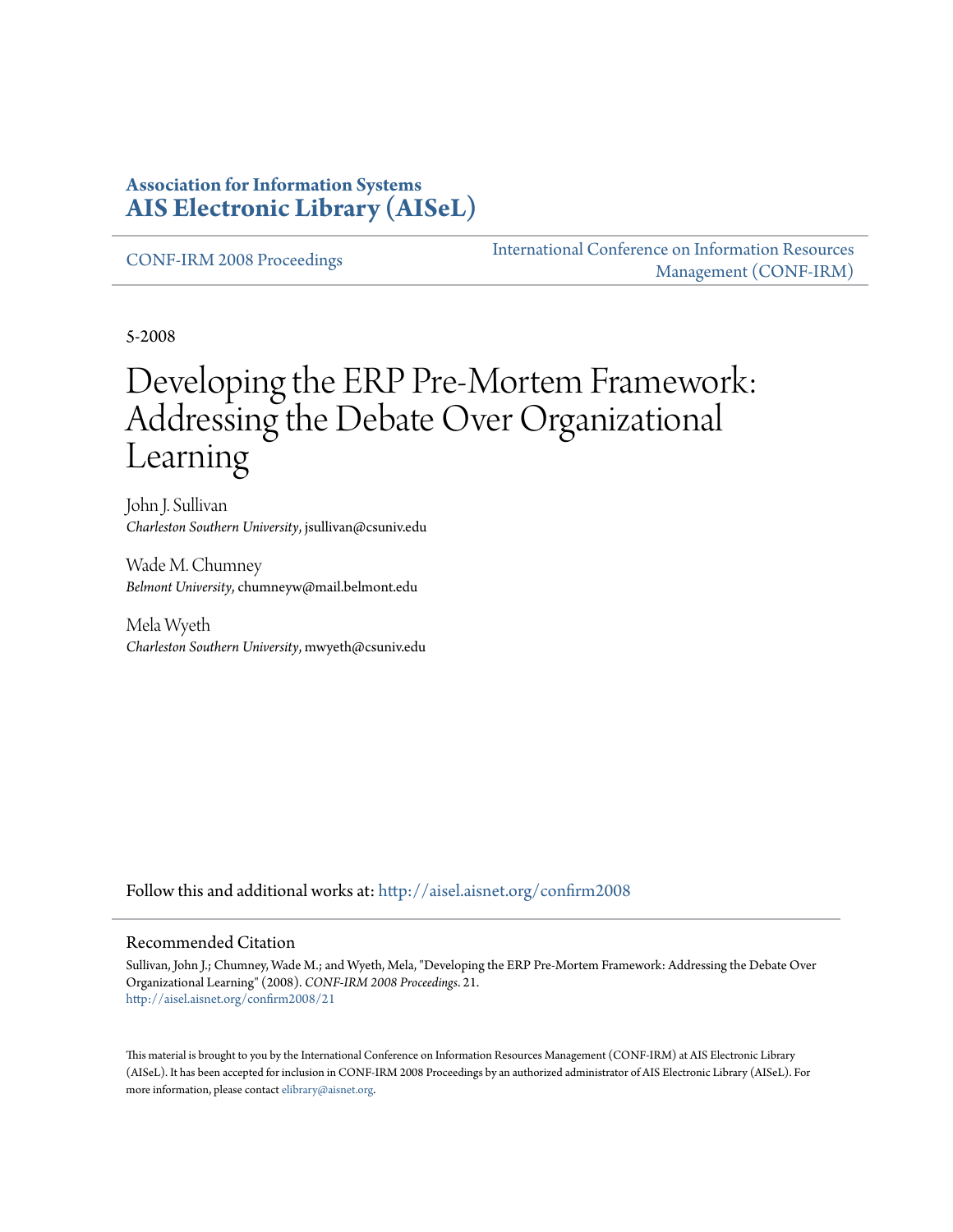## **32F. Developing the ERP Pre-Mortem Framework: Addressing the Debate Over Organizational Learning**

John J. Sullivan, PhD Charleston Southern University, jsullivan@csuniv.edu

Mela Wyeth, PhD Charleston Southern University, mwyeth@csuniv.edu

Wade M. Chumney, JD, MSIS Belmont University, chumneyw@mail.belmont.edu

### *Abstract*

Organizational learning (OL) is a major weakness for ERP project implementation. Exploratory research interviews of ERP managers/consultants support this finding. Many organizations do not implement proper procedures that effectuate valid learning experiences from failures endured. The literature suggests that effective OL involves complex ongoing processes requiring pervasive knowledge management and organizational memory systems (Jennex and Olfman, 2002). One example of an OL failure is FEMA's experience with the pre-Katrina "Hurricane Pam" exercise. Alternatively, an example of OL success is found in the U.S. Navy's methods and procedures. There is considerable similarity between managing ERP systems and managing high reliability system environments like those of FEMA and the US Navy. Given both the failures and successes in the area of OL, it is evident that further research is required if the phenomena is to be more fully understood.

### *Keywords*

ERP Systems, Organizational Learning, Pre-Mortem Framework, High Reliability

### **1. Introduction**

This research is part of an on-going effort to develop a "Pre-Mortem" (as opposed to traditional post-mortem assessments) framework to identify organizational weaknesses before ERP implementations begin. This would have the profound effect of providing managers with the opportunity to correct shortcomings in advance with the potential to make significant improvements in the project's bottom line. Previously reported findings from ERP implementation consultants revealed nine areas of ongoing weakness for ERP projects. Among them is OL, which all participants believed was lacking. While not a representative set of participants, the unanimity and conviction of response invites further inquiry. If OL strategies become a component of the developing Pre-Mortem framework, they need to be understood clearly in order to be addressed effectively. Obviously, if an organization can learn from its mistakes, identify root causes, and develop corrective action, it can minimize the potential for repeat failures.

But there is no universal agreement among researchers as to the effectiveness of OL programs. Significant divisions and conflicting opinions exist with regard to OL. Further, effective OL cannot be oversimplified in its approach or implementation. Clearly, OL and its component processes must be understood within the Pre-Mortem context and the limitations recognized for the Pre-Mortem framework to have credibility in its final form. The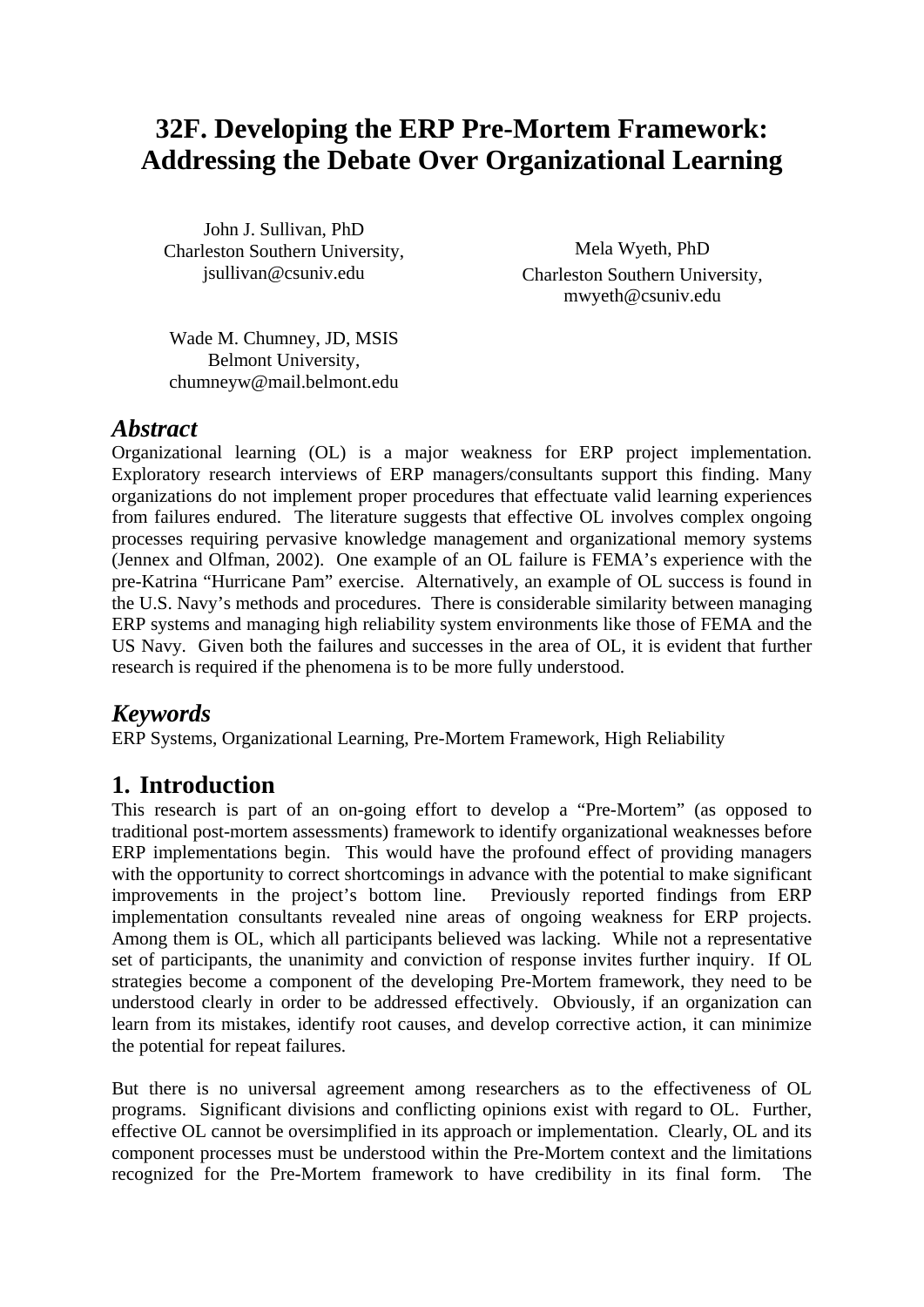remainder of this paper summarizes the findings of the preliminary empirical data and addresses the issue of OL and its role in the development of the Pre-Mortem framework. To this end, a review of the concepts relating to OL along with opposing views are presented and evaluated, and the feasibility of an OL component in the developing framework is provided.

### **2. Preliminary Findings from Exploratory Research**

Four ERP managers/consultants were interviewed to obtain perspective of factors that are critical for success, with their absence contributing to failure (Table 1).

| <b>ERP Factors</b>             | <b>Participants</b> |
|--------------------------------|---------------------|
| Accountability                 |                     |
| <b>Business Processes</b>      | 3                   |
| <b>Change Management</b>       | 4                   |
| Leadership                     | 3                   |
| <b>Organizational Learning</b> | 4                   |
| <b>Performance Monitoring</b>  | 3                   |
| Personnel Alignment            |                     |
| <b>Reward Optimization</b>     | 3                   |
| <b>Risk Management</b>         |                     |

Table 1: Factors Emphasized by ERP Consultants.

The lack of any type of OL was strongly and unanimously emphasized as a significant deficiency of organizations pursuing ERP systems. It was observed that when failure occurs no real effort is made to understand the root causes of the failure. Consequently no remedial action is taken and failure repeats itself.

### **3. OL and ERP**

OL includes what Arrow (1962) calls "learning by doing," or an accumulation of knowledge over time (Adler, 1990). Corsini (1987) refers to this as declarative knowledge, an organized body of knowledge that allows learning to occur in a collective environment. In addition, Argyris and Schoen (1978) used the term *deutero learning* to describe OL through external sources, such as observations of other organizations, the experience of consultants who are familiar with other environments, and customers who interact with multiple types of organizations. Guha et al., (1997) summarize the goal of OL as providing positive outcomes by effectively adapting to environmental changes and improving efficiency.

Jennex and Olfman (2002) concluded that to make a positive impact in organizational effectiveness, OL has to be considered in relation to Knowledge Management (KM) and Organizational Memory (OM). For the organization to be effective it uses OL to learn how to improve critical activities to remain competitive. Knowledge workers use KM systems to identify meaningful information to be retained and implement mechanisms for capturing it. OM is the physical IT infrastructure that facilitates the storing, searching, and retrieving factual information (Jennex, 2008). Thus, organizational effectiveness is affected when management monitors organizational performance and establishes knowledge requirements (OL). Knowledge engineers identify and capture knowledge for future use (KM). Finally, IT personnel maintain the physical infrastructure that that makes knowledge available to knowledge users and managers where it is used to affect organizational effectiveness (Jennex and Olfman, 2002; Jennex, 2005).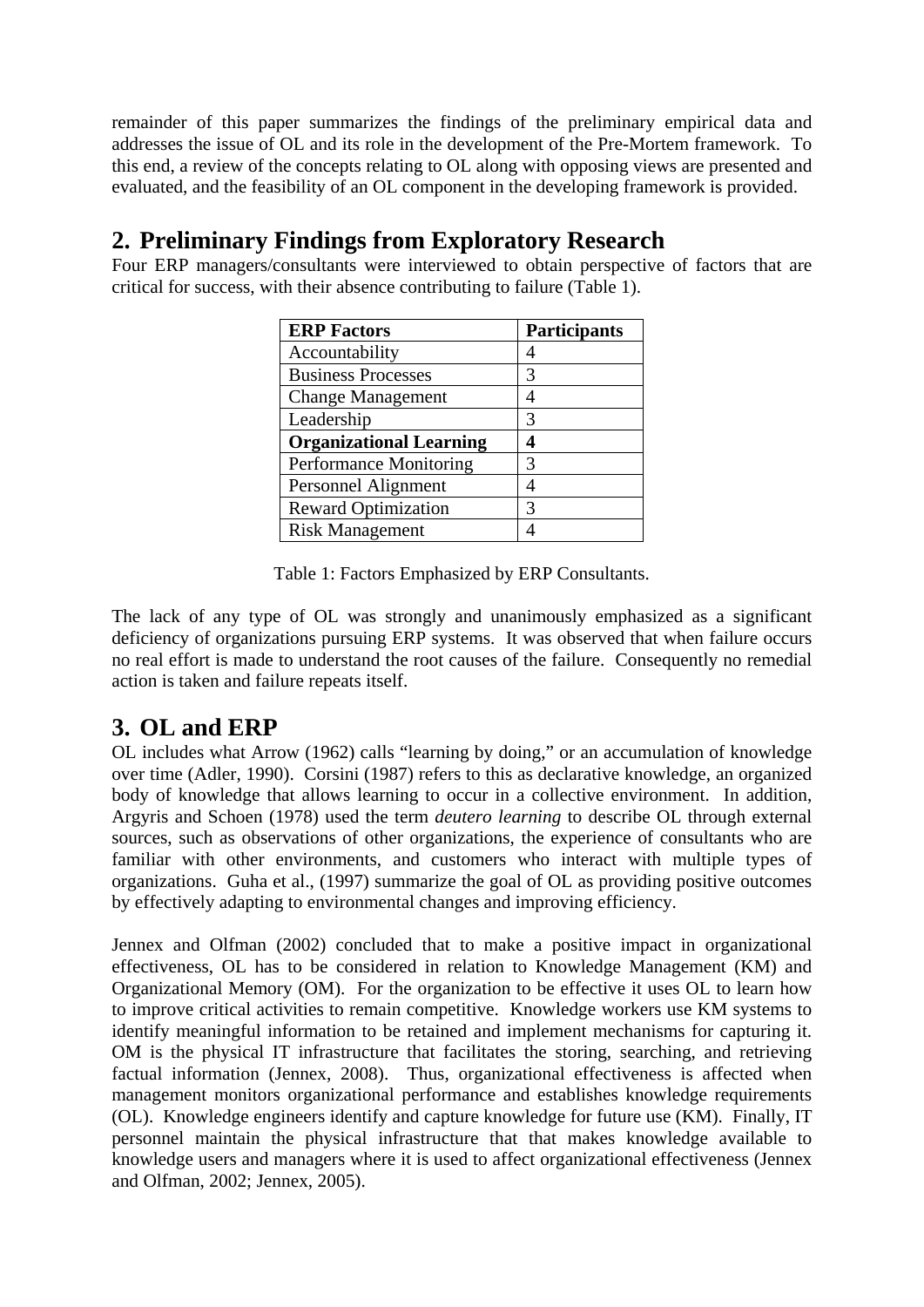Freeman and Perez (1988) conclude that in areas of technology, effective adaptation includes not only making appropriate responses to technological advancements, but learning from other organizations that have been successful in doing so in accordance with industry best practices. Senior managers have regular access to trade publications that are littered with cases of failed ERP systems. Performance would likely improve immediately if organizations benchmarked their ERP efforts against competitors as attentively as they do their strategic product lines. Clearly, the recommendations of Jennex and Olfman are rarely taken into consideration with regard to ERP implementations. Al-Mashari et al., (2003) suggest that effective measurement techniques provide useful information that enables decision-making processes to achieve organizational goals. Further, in the context of ERP systems, performance management techniques must recognize the holistic perspective of the system. Metrics applied to ERP systems must measure organizational performance (timeliness of information, efficiency, flexibility), not just technical performance (ibid). SAP (2004) strongly promotes the monitoring of Key Performance Indicators (KPIs) as a method of measuring project performance and adjusting behavior. Regular benchmarking and auditing of results are recommended in order to optimize business processes (Al-Mashari, 2002). These recommendations could be facilitated within the context of the Jennex and Olfman Model.

#### **3.1. Criticism of OL**

While the benefits of OL might appear realistic and obtainable, critics argue that unrealistic expectations for improved performance lead to costly and ineffective programs. Understanding failure is not enough. There is evidence that organizations fail to make proper adjustments even when warning signs are obvious (Mellahi, 2005). Those that experience painful outcomes tend to cease existing behaviors, but are not likely to initiate different behaviors (Milliken et al., 1992). In addition, managers are reluctant to discuss failures for fear of blame from colleagues or retribution from superiors (Husted and Michailova, 2002). Further, political aspirations often sub-optimize organizational welfare as some try to take credit for successes and take advantage of others' failures (Anheier, 1999). Competition among senior managers for promotions, resources, and political advantage creates scenarios where individuals can realize personal gain even if the organization fails and vice versa (Starbuck, 1993). Additionally, it has been suggested (Busby, 1999) that while learning opportunities from certain types of projects can provide value to an organization, the results are often poorly disseminated or fall into disuse. Reasons for this include the time it takes to conduct learning excercises, a desire by project participants to look ahead to new projects rather than relive old ones, anxiety that findings of project activities will be perceived as criticizing colleagues, and the perception that the experience of the project was a sufficient learning experience on its own. Effective OL appears to be more difficult in large organizations, as the typically less nimble, more formal, more intensely political environment makes the objective analysis of success and failures more problematic (Starbuck, 1993; Baumard and Starbuck, 2005). Smaller, more responsive organizations have an advantage in that they can adapt more quickly, with less political influence, and where success is more closely linked to individual gain.

#### **3.2. A Case of OL Failure: Federal Emergency Management Agency (FEMA)**

FEMA is a government agency whose main purpose is to respond to disasters, usually falling under the category of either a natural event (i.e., hurricane, tornado, or earthquake) or a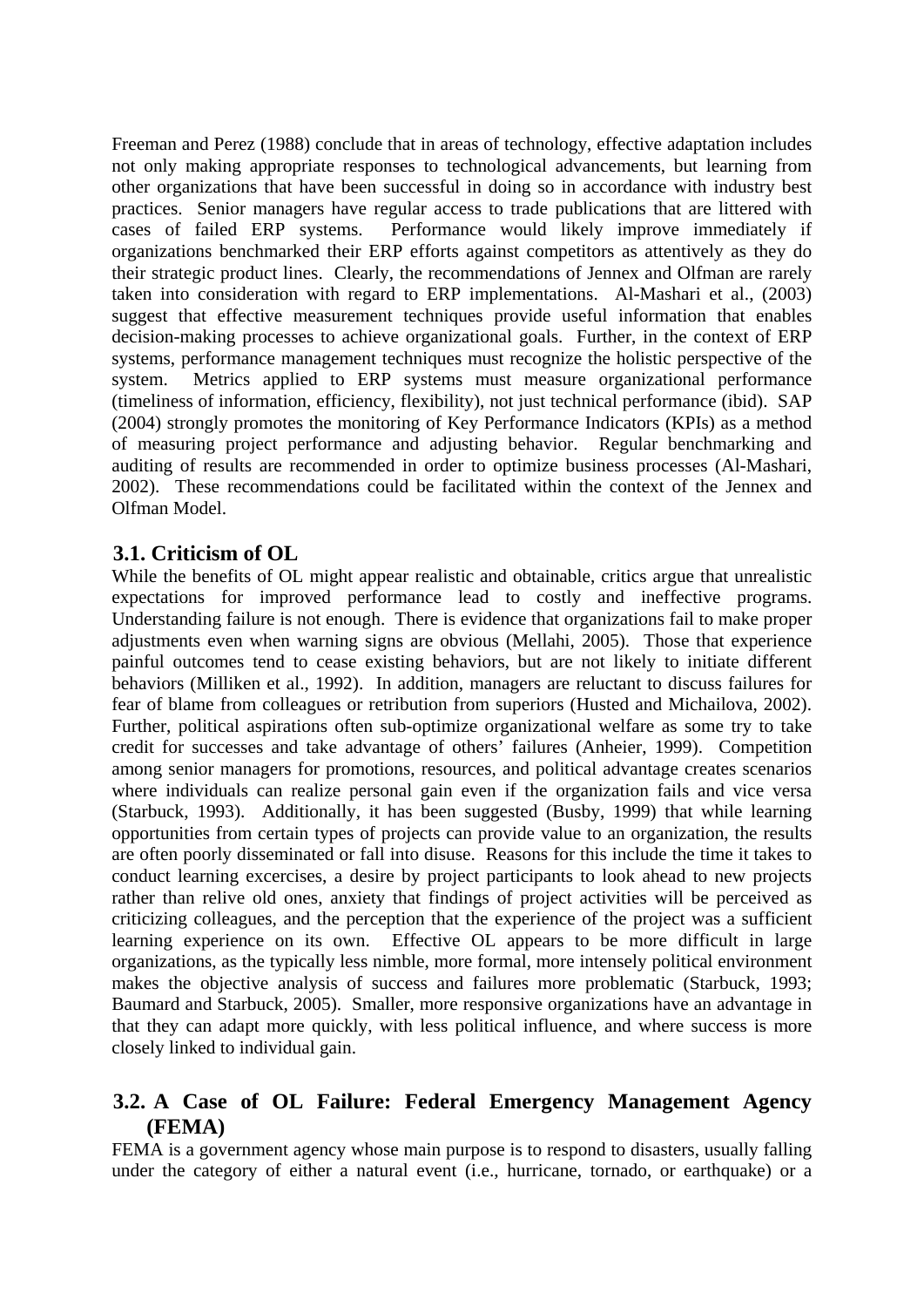terrorist attack. On March 1, 2003, the agency became part of the U.S. Department of Homeland Security (DHS). FEMA's mission is to "lead the effort to prepare the nation for all hazards and effectively manage federal response and recovery efforts following any national incident. FEMA also initiates proactive mitigation activities, trains first responders, and manages the National Flood Insurance Program" (FEMA, 2006). Essentially, FEMA is part of an integrated system of agencies (i.e., Department of Health and Human Services (DHS), Department of Defense (DoD), National Guard, Coast Guard) that provides a coordinated response to man-made disasters and acts of God.

On August 29, 2005, Hurricane Katrina made landfall as a category four storm, diminishing to a strong category three causing wide-spread damage to the Gulf Coast states of Louisiana, Mississippi, and Alabama. FEMA's response to the aftermath of Hurricane Katrina was widely criticized for its ineffectiveness resulting in persistent "finger-pointing" between local, state, and federal authorities (Congressional Report, 2006). Consequently, the federal government appointed a congressional committee to investigate the response efforts. The extent of the damage caused by Hurricane Katrina should not have been a surprise to governmental officials at any level. There had been concern for many years that the city of New Orleans, which is largely below sea-level, would not be adequately protected from flooding by its system of levies that were not designed to withstand even a category three storm. A catastrophic storm "had been predicted in theory for many years and forecast with startling accuracy for five days." (ibid: p. 1). The inevitability of such a storm was so obvious that FEMA sponsored the "Hurricane Pam" exercise to simulate the effects of a strong category three hurricane making landfall in New Orleans.

In 2004 Innovative Emergency Management, Inc. (IEM) of Baton Rouge, Louisiana conducted a five day simulation with emergency officials from fifty local, state, and federal agencies (FEMA, 2004). The purpose of the exercise, called "Hurricane Pam," was to develop operational plans to enable joint agencies to respond to a strong category three storm in the New Orleans area (Congressional Report, 2006). Some agencies found that they were better able to respond to Katrina as a result of the exercise although many of the lessons learned were not implemented in time. Additionally, a full complement of response plans was not able to be developed when funding for the exercise was cancelled before it was complete. The Committee concluded that there was "a perplexing inability to learn from Hurricane Pam and other exercises." (p. 359). The Committee's report is critical of leadership at many levels for not taking action even though they may have had imperfect information. By not completing the Hurricane Pam exercise, officials at the federal level held unrealistic and uncommunicated expectations of officials at the state and local levels, and vice versa. Hurricane Pam was an attempt to plan for and address problems associated with such a hurricane. However, funding for the exercise was discontinued long before any meaningful response plans could be developed.

Perhaps, in the absence of an actual hurricane, the "someday" element may have diminished any sense of urgency that would have existed if it were known that a hurricane strike was imminent. Further, the Pam exercise was not a response to consequences resulting from failure (traditional chronology of OL cycles). Thus, it lacked the intrinsic motivation for improvement that an organization would naturally have after experiencing the consequences of a disaster. While there is evidence that some learning did take place during the Pam exercise, it is clear that for many organizations only undesirable consequences provide motivation to learn and improve. Accountability and the consequences that follow provide an effective method of communicating the need for change and a sense of urgency. It should be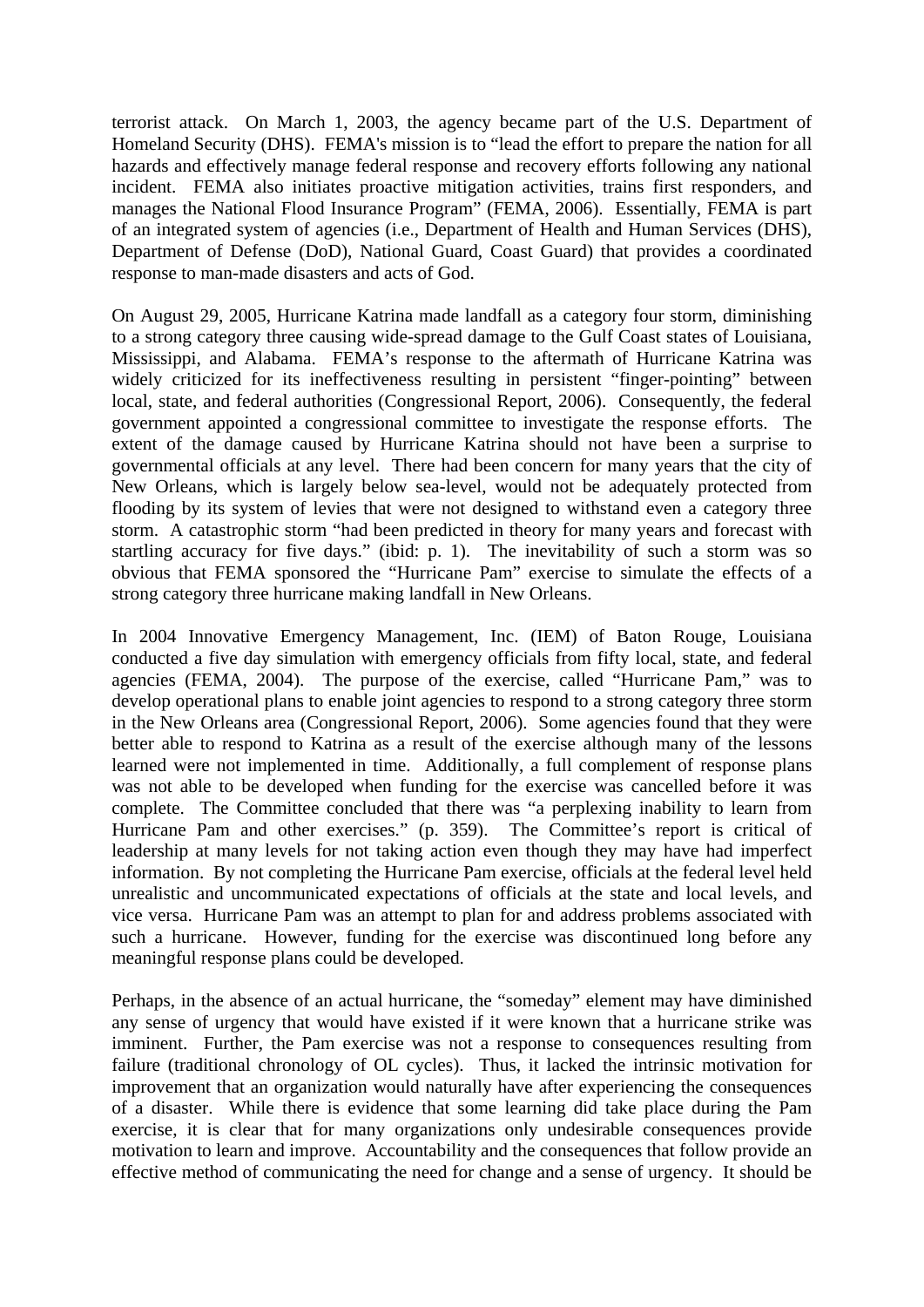noted that accountability was also reported by the ERP consultants as a necessary element for success, albeit an absent one. While it is premature to speculate how much was learned from the Katrina experience, FEMA and its associated agencies probably learned more from that experience than they did from the Pam exercise.

### **3.3. Support for OL**

Some researchers have found that developing OL capability is worthwhile (Garvin, 1993; Laise, 2004). Busby (1999), while identifying weaknesses on many levels, is strongly in favor of OL efforts. He maintains that OL efforts, in spite of their limitations, are still valuable. While these efforts will not correct all organizational shortcomings, the organization has reason to be hopeful that improvements can be made. One recurring theme among researchers is that leadership commitment is essential to success. In addition, critics of OL strategies consistently cite shortcomings in top management as contributing to failure (Starbuck, 1993; Husted and Michailova, 2002; Baumard and Starbuck, 2005; Mellahi, 2005). Thus, it appears that top management plays a key role in facilitating the development of an environment where weaknesses and failures can be examined objectively so the organization can learn from them. Interestingly, the ERP consultants reported that effective leadership was necessary, but often absent, for the success of ERP endeavors.

Supporters of OL point to studies on benchmarking (Camp, 1993; Yasin and Zimmerer, 1995; Daniels, 1996; Yavas and Yasin, 2001) and *best in class* methods (Laise, 2004) where organizations actively seek information relating to the operations of other companies as a method of improving their own performance, gaining a competitive advantage, or simply keeping pace. Research has revealed five major underlying criteria for learning to take place in an organization (Mills and Friesen, 1992; Senge, 1992; Garvin, 1993; Di Bella, 1995; Goh and Richards, 1997; Sharif, 2002):

- clarity of purpose and mission,
- leadership commitment and empowerment,
- experimentation and rewards,
- knowledge transfer, and
- team and group problem solving

These criteria are consistent with the recommendations of ERP researchers (Meyers et al., 1999; Shang and Seddon, 2000; Motwani et al., 2002; Al-Mashari et al., 2003; Umble et al., 2003), particularly in areas of strategy, leadership, and teamwork. Even though there are differing opinions as to the effectiveness of OL practices, there is considerable evidence that supports the notion that OL can, under certain conditions, be fostered. These conditions are clearly present in some environments, and should be *de rigeur* for the ERP environments. Recognizing the aforementioned concerns, it is possible to benefit from OL efforts if the correct environment is in place.

### **3.4. A Case of OL Success: United States Navy**

OL is a fundamental component of organizations such as the U.S. Navy. In spite of their large size, they defy conventional wisdom that large organizations have difficulty learning from past failures. More remarkably, the Navy not only learns from past mistakes, they anticipate future difficulties and develop mitigating strategies based on imagined risk scenarios. Stated more succinctly, they learn without the failure. The Navy is an organization that has grown slowly and accumulated experience and knowledge over time, thus enhancing the chances that they will perform reliably (LaPorte, 1993, 1996; Perrow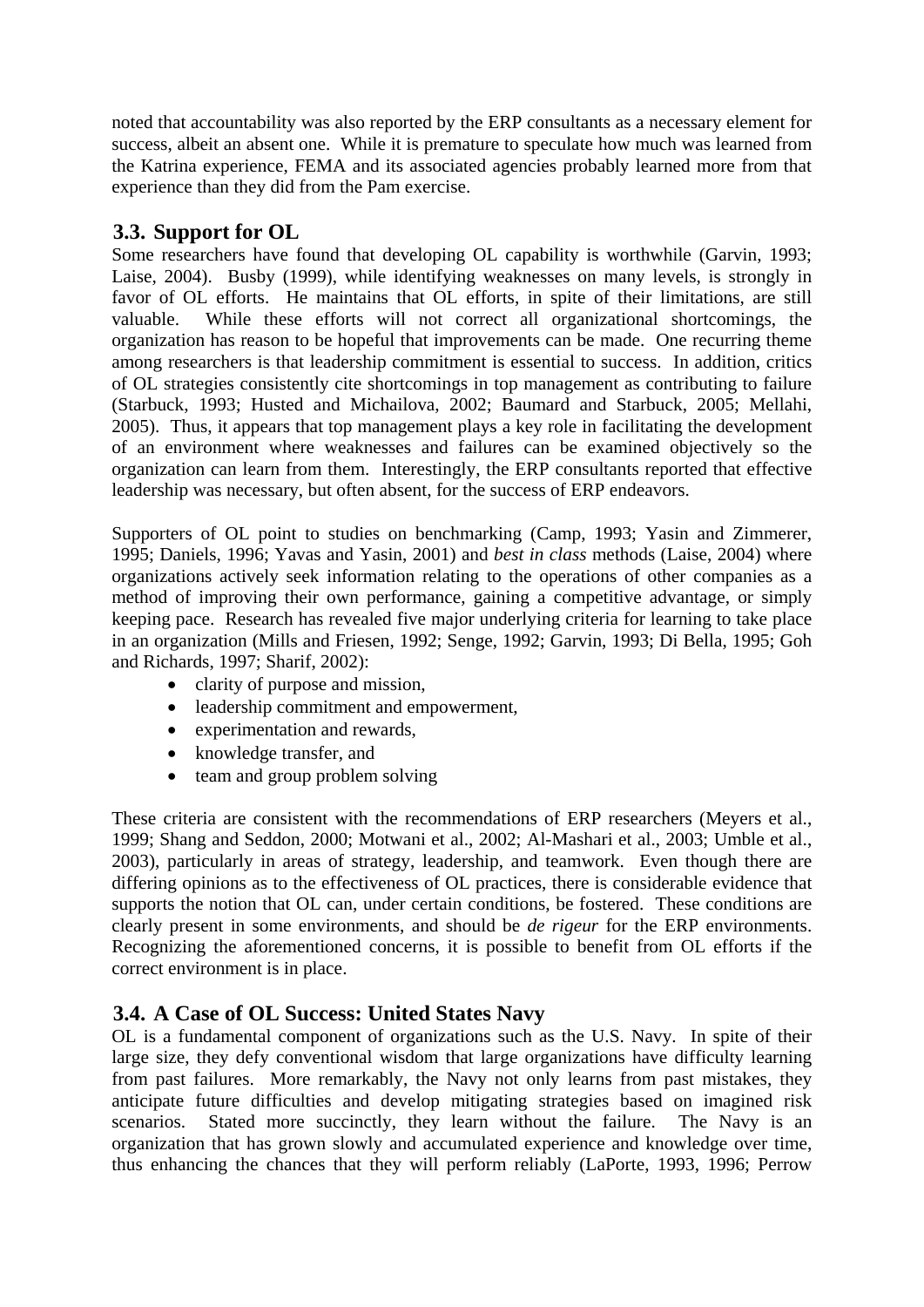1994). The Navy has been very successful in managing systems similar in complexity to ERP systems. These include systems for controlling nuclear powered vessels, weapon control systems, launch and recovery systems for aircraft carriers, and sophisticated threat detection and communication systems (LaPorte, 1996; Roberts and Bea, 2001; Weick, 2004). Roberts and Bea (2001) consider the U.S. Navy to be a High Reliability Organization (HRO) characterized by several key attributes that enhance reliability within the organization:

- "HROs aggressively seek to know what they don't know.
- HROs design their reward and incentive systems to recognize the costs of failures as well as benefits of reliability.
- HROs consistently communicate the big picture of what the organization seeks to do, and try to get everyone to communicate with each other about how they fit in the big picture."(Roberts and Bea, 2001)

The Navy places a high priority on effective performance and avoiding disasters through highly developed and specialized processes, including collective learning (ibid). Weick (1987) reported that they are different from other types of organizations in that they place reliability as a higher priority than any other objective. Obviously, reliable performance of each member of the vessel, and the performance of the vessel as a whole can be a matter of life and death in combat situations (Dworetzky, 1987). Not surprisingly, military culture has a predictable process of reward and punishment. Aboard ship, the Commanding Officer (CO) is the absolute authority of the vessel, and is responsible for everything that either occurs or fails to occur as expected (Bierly and Spender, 1995). Further, sanctions implemented by the CO carry with them a high degree of visibility, and notices of disciplinary actions are displayed publicly. Visibility and accountability for inadequate performance are methods used to effectively communicate that one crew member's poor performance is an indication that the entire crew is not performing up to standard. Each member of the organization understands the importance of his or her contribution to the greater organizational objective. This is yet another instance where strong leadership, accountability, and an effective OL environment contribute to a culture that expects success.

### **4. Conclusion**

This paper presents an unsettled issue with regard to the goal of developing a Pre-Mortem framework to improve ERP implementation outcomes. Preliminary findings from exploratory research have identified a set of factors proposed by ERP consultants that are necessary, but often absent, for ERP success. One of those factors, OL, has been the subject of debate by researchers. It is evident that both the alleged benefits and failures of OL warrant further study before a more definitive list of OL parameters can be proposed. It is not suggested that the cases presented here are a representative sample of all cases that support or criticize the effectiveness of OL principles. However, the evidence does suggest that additional research is necessary to draw conclusions more confidently. Once a more complete understanding of OL has been established, one of three potential scenarios will emerge: OL will be effective in all environments, it will be ineffective in all environments, or it will be beneficial under a set of specified conditions. It is anticipated that the latter is the case. There are indications in the literature and the cases provided above that suggest the need for certain conditions to be present to obtain the greatest benefit from OL programs.

### *References*

Adler, P. (1990). "Shared Learning," *Management Science*, Volume 36, Issue 8: pp. 938-957.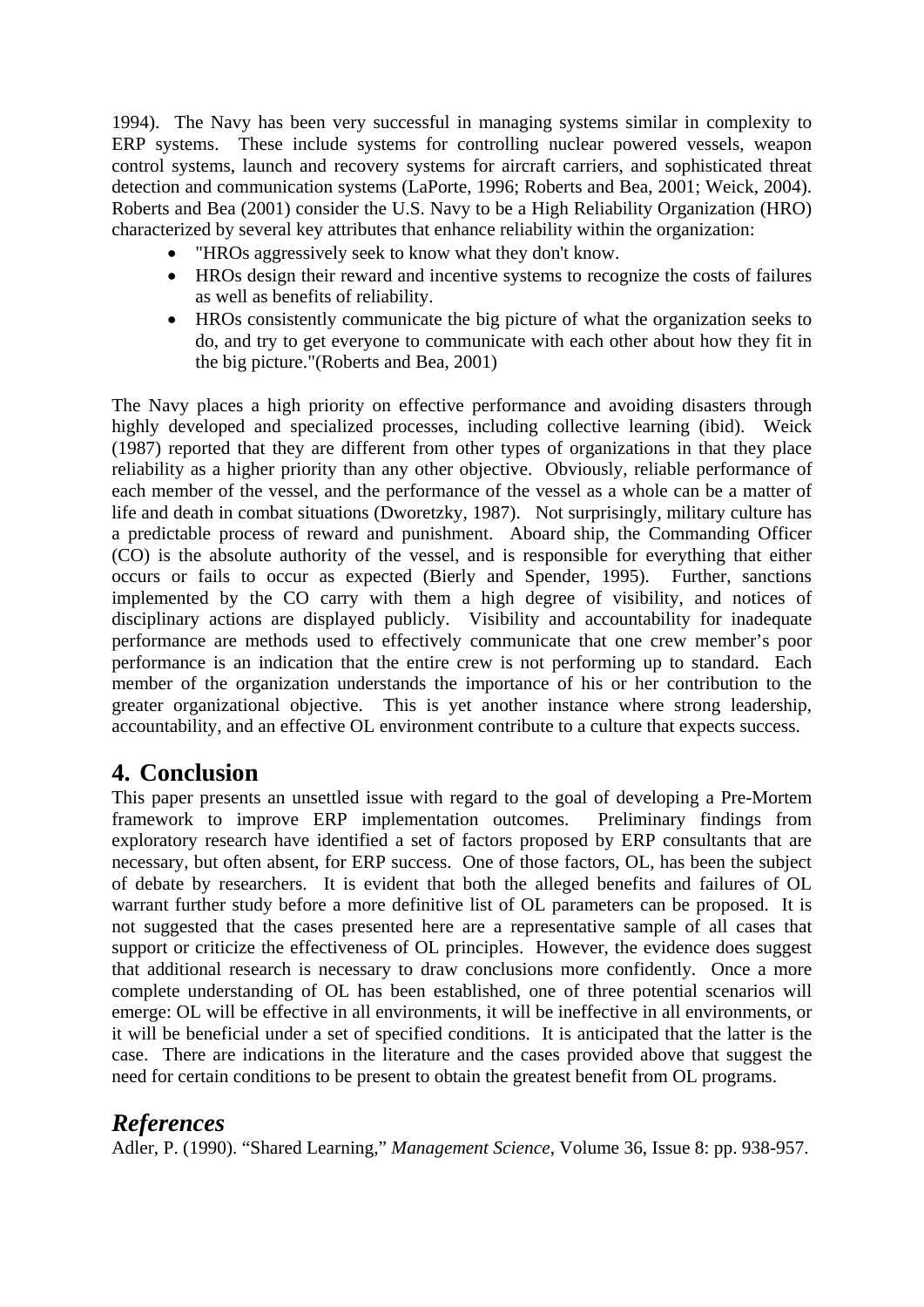- Al-Mashari, Majed (2002). "Implementing ERP Through SAP/R3: A Process Change Management (PCM) Perspective," *King Saud University Journal- Computer and Informtation Sciences Division*, Volume 14: pp. 25-37.
- Al-Mashari, Majed; Al-Mudimigh, Abdullah; Zairi, Mohamed (2003). "Enterprise Resource Planning: A Taxonomy of Critical Factors," *European Journal of Operational Research*, Volume 146, pp. 352-364.
- Anheier, H. K. (1999). *When Things Go Wrong. Organizational Failures and breakdowns*, Sage Publications.
- Argyris, C. and Schön, D. (1978). *Organizational Learning*, Reading, MA: Addison-Wesley.
- Arrow, K. (1962). "The Implications of Learning by Doing," Review of Economic Studies, Volume 29: pp. 166-170.
- Baumard, Philippe and Starbuck, William H. (2005). "Learning from Failures: Why It May Not Happen," *Long Range Planning*, Volume 38: pp. 281-298.
- Bierly, Paul E. III and Spender, J.C. (1995). "Culture and High Reliability Organizations: The Case of the Nuclear Submarine," *Journal of Management*, Volume 21, Issue 4.
- Busby, Jerry S. (1999). "An Assessment of Post-Project Reviews," *Project Management Journal*, Volume 30, Issue 3: pp. 23-29.
- Camp, Robert C. (1993). "A Bible for Benchmarking, by Xerox," *Financial Executive*, Volume 9, Issue 4: pp. 23-27.
- Congressional Report (2006). *H. Rpt. 109-377 A Failure of Initiative: Final Report of the Select Bipartisan Committee to Investigate the Preparation for and Response to Hurricane Katrina*, Government Printing Office, Washington, DC.
- Corsini, R. (1987). *Concise Encyclopedia of Psychology*, Wiley, New York, NY.
- Daniels, Shirley (1996). "Benchmarking," *Work Study*, Volume 45, Issue 3: pp. 18-20.
- Di Bella, A. (1995). "Developing Learning Organization: A Matter of Perspective," *Academy of Management Proceedings*, pp. 287-90.
- Dworetzky, T. (1987). "The Race for Sneaky Subs: Run Silent, Run Deadly," *Discover*, (December), pp.44-52.
- Freeman, C. and Perez, C. (1988). "Structural Crisis of Adjustment: Business Cycles and Investment Behavior," in: G. Dosi et al., (Eds.) (1988), *Technical Change and Economic Behavior*, Pinter, London.
- Federal Emergency Management Agency (FEMA) (2006). "About FEMA," FEMA website, available at http://www.fema.gov/about/index.shtm.
- Garvin, D. (1993). "Building a Learning Organization," *Harvard Business Review*, July/August: pp. 78-91.
- Goh, S. C. and Richards, G. (1997). "Benchmarking the Learning Capability of Organizations," *European Management Journal*, Volume 15, Issue 5: pp. 575-83.
- Guha, S.; Grover, V.; Kettinger, W.; and Teng, J. (1997). "Business Process Change and Organizational Performance: Exploring an Antecedent Model," *Journal of Management Information Systems*, Volume 14, Issue 1: pp. 119-154.
- Husted, K. and Michailova, S. (2002). "Diagnosing and Fighting Knowledge Sharing Hostility," *Organizational Dynam*ics, Volume 31, Issues 2: pp. 60-73.
- Jennex, Murray E. (2005). "What is KM?" *International Journal of Knowledge Management*, Volume 1, Issue 4.
- Jennex, Murray E. (2008). "Impacts from Using Knowledge: A Longitudinal Study from a Nuclear Power Plant," *International Journal of Knowledge Management*, Volume 4 Issue 1.
- Jennex, Murray E. and Olfman, L. (2002). "Organizational Memory/Knowledge Affects on Productivity: A Longitudinal Study," In *Proceedings of the 35th Hawaii International Conference on System Sciences, HICSS35*, IEEE Computer Society.